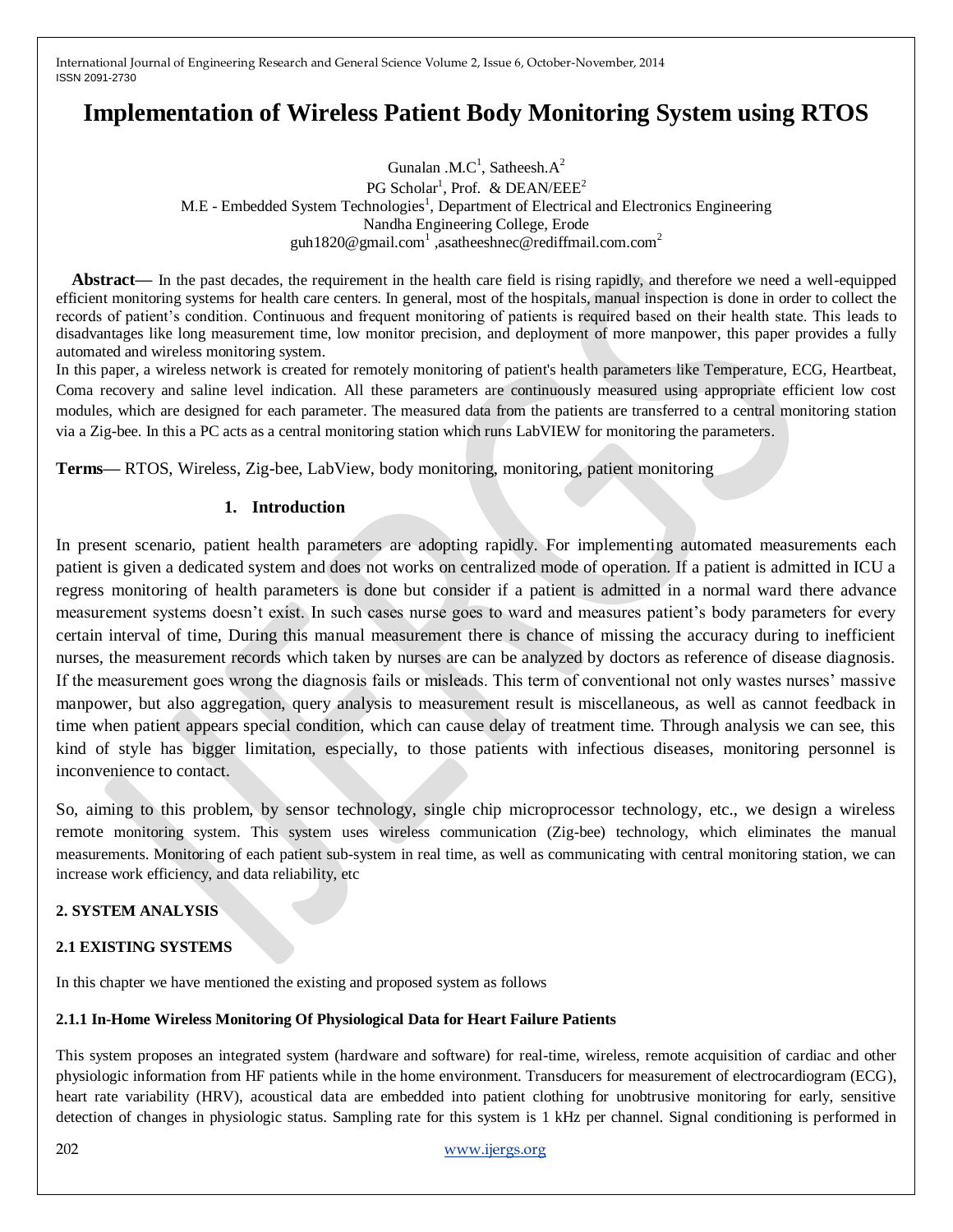hardware by the patient wearable system, after which information is wirelessly transmitted to a central server located elsewhere in the home for signal processing, data storage, and data trending. The dynamic frequency ranges for the ECG and heart sounds (HS) are 0.05-160 Hz and 35-1350 Hz, respectively. The range-of-operation for the current patient-wearable physiologic data capture design is 100±10 feet with direct line-of-sight to the home server station. Weight measurements are obtained directly by the in-home medical server using a digital scale. Physiologic information (ECG, HRV, HS, and weight) are dynamically analyzed using a combination of the LabVIEW (National Instruments, Inc.; Austin, TX) and MATLAB (MathWorks, Inc.; Inc

Natick, MA) software strategies. Software-based algorithms detect out-of-normal or alarm conditions for HR and weight as defined by the health care provider, information critical for HF patients. Health care professionals can remotely access vital data for improved management of heart failure.

### **2.1.2 A wireless surface electromyography system**

Surface electromyography (SEMG) systems are utilized throughout the medical industry to study abnormal electrical activity of the human muscle. Historically, SEMG systems employ surface (skin) mounted sensors that transmit electrical muscle data to a computer base via an umbilical cord. A typical SEMG analysis may exercise multiple sensors, each representing a unique data channel, positioned about the patient's body. Data transmission cables are linked between the surface mounted sensor nodes and a backpack worn by the patient. As the number of sensors increases, the patient's freedom of mobility decreases due to the lengthy data cables linked between the surface sensors and the backpack. An N-channel wireless SEMG system has been developed based on the ZigBee wireless standard. The system includes N-channels, each consisting of a wireless ZigBee transmitting modem, an 8-bit microcontroller, a low-pass filter and a pre-amplifier. All channels stream data to a central computer via a wireless receiving modem attached directly to the computer. The data is displayed to the user through graphical development software called LabView. The wireless surface electromyography (WSEMG) system successfully transmits reliable electrical muscle data from the patient to a central computer. The wireless EMG system offers an attractive alternative to traditional wired surface electromyography systems as patient mobility is less compromised

# **2.1.3 Automatic Mental Health Assistant: Monitoring and Measuring Nonverbal Behavior of the Crew During Long-Term Missions**

This system presents a method for monitoring the mental state of small isolated crews during long-term missions (such as space mission, polar expeditions, submarine crews, meteorological stations, and etc.) The research is done as a part of Automatic Mental Health Assistant (AMHA) project which aims to develop set of techniques for automatic measuring of intra- and inter- personal states in working groups. The method is focused on those aspects of psychological and sociological states that are crucial for the performance of the crew. In particular, we focus on measuring of emotional stress, initial signs of conflicts, trust, and ability to collaborate. The developed method is also currently tested by usage of a web-based platform.

# **2.1.4 DRAWBACKS**

The above mentioned three systems were having some drawbacks as follows

Any one of the parameter is taken and measured

Long measurement time

Low monitor precision

Difficulty in monitoring patient

connection of many instruments are tedious process

difficulty in monitoring patient body temperature by thermometer

Heart beat is measured manually.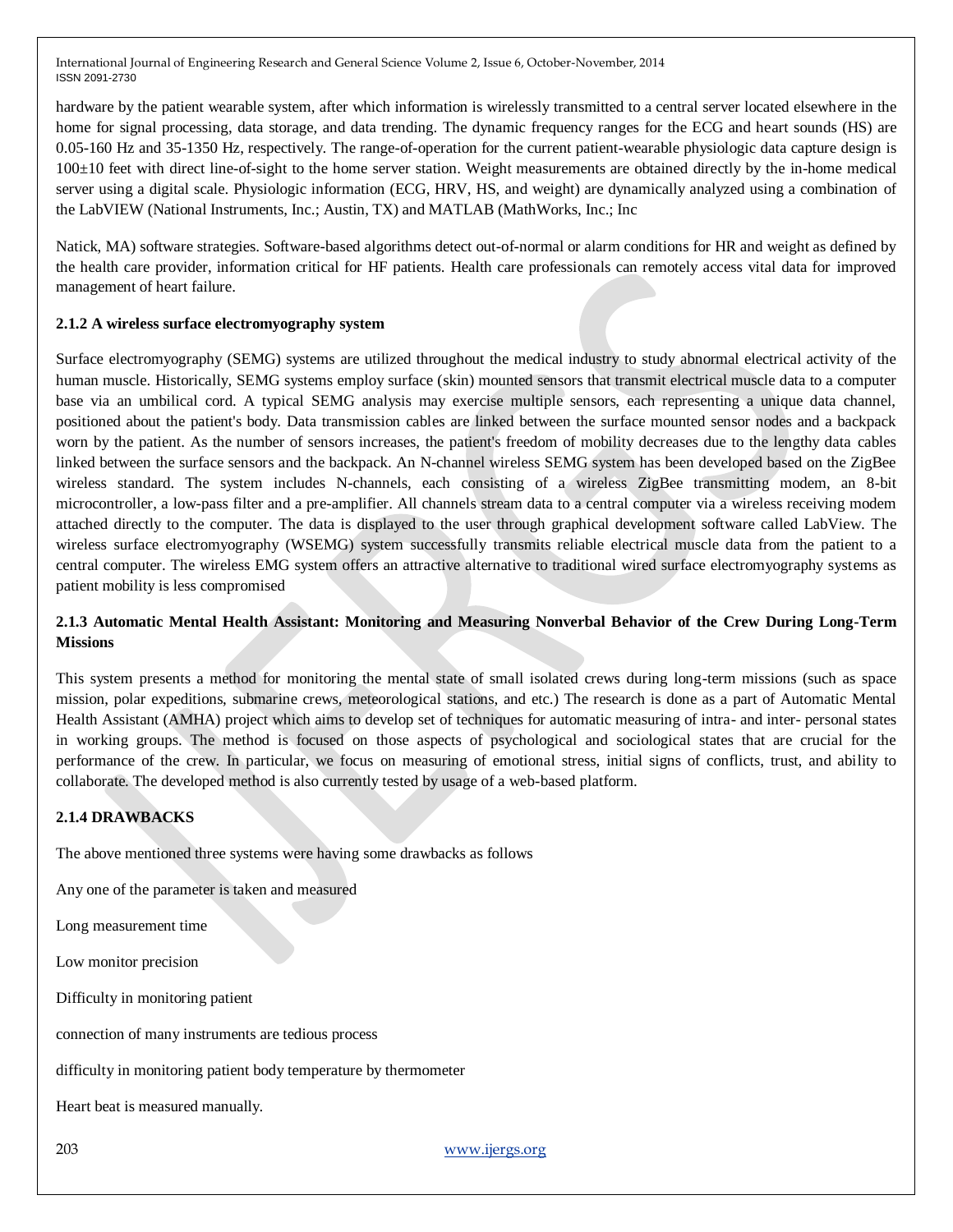Como patients should be monitored closely in person

No indication for saline level

### **2.2 PROPOSED SYSTEM**

This paper uses a wireless medium for communication between sub-system and main monitoring station. In this system five parameters are measured.

Body temperature

Saline level indication

Comma level indication

Heartbeat counter

EMG (Electro Myo Gram)

ECG (Electro Cardio Gram)

These parameters will be measured for a specific interval of time continuously and these data will be collected by the monitoring subsystem. Now the data will be sent from sub-system to the main monitoring station via Zig-bee network. The data will be fetched by the software (LABVIEW) and the data will be processed by software. If the parameter goes beyond the predefined values at once it sends an SMS to the concerned doctor that the patient is in serious stage.

The block is as follows





# **2.2.1 ADVANTAGES**

Eliminates the manual system measurements and monitoring processes

Temperature measurement has high accuracy as LM35 is used

The patient status is sent effectively to the doctor via SMS

Very instantly the status of the patient is monitored with high accuracy

All the parameters are embedded in to single system which easy to handle by a normal person

# **2.3 FEASIBILITY STUDY**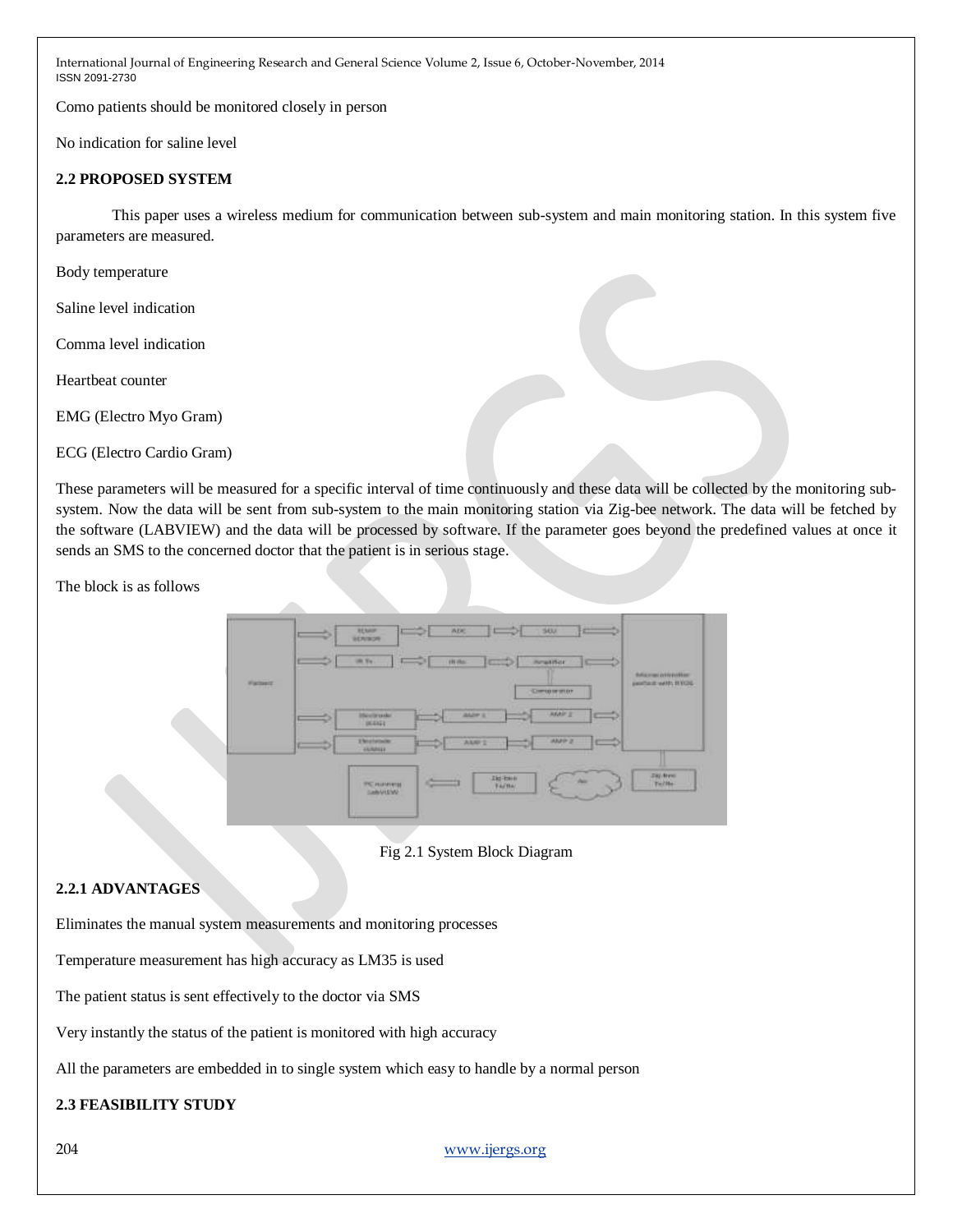In our analysis the methodology we use is more feasible than the existing methods of measuring the patient body parameters

# **2.3.1 ECONOMICAL FEASIBILITY**

The existing methods are not so cheaper because it has many disadvantages like all systems are being designed for measuring a specific parameter only. The systems which are existing today are also so costly. And these systems must be stored in a certain temperature for a perfect working. So, for the maintaining of these system air conditioners will be used this consumes much electricity and we have to pay for electricity board a lot.

# **2.3.2 OPERATIONAL FEASIBILITY**

When compared with the existing methods the proposed system is not as complex as the existing methods because no manual operations are carried out. All the equipment will be controlled from a pc by software. No manual attention is needed until the emergency alarm rings. And an alert SMS is sent to the concerned doctor. For that we have to simply feed the mobile number of doctor. And if anything badly occurs it will inform through a message to doctor.

# **2.3.3 TECHNICAL FEASIBILITY**

The existing methods must have a trained person to operate that system any one cannot operate the easily. If problem comes to user end it is not easy to solve. In our system it is very easy to operate and ordinary person who know to operate a pc can operate the software very easily for monitoring purpose.

### **3 SOFTWARE DESCRIPTION**

We are using two software in our paper they are explained below as follows

### **3.1 NI LabVIEW**

LabVIEW (Laboratory Virtual Instrumentation Engineering Workbench) is a platform and a development environment for a visual programming language from National Instruments. The purpose of such programming is to automate the usage of decicision making and measuring equipment in a laboratory setup. The graphical language named "G" was originally released for the Apple Mac systems, LabVIEW is commonly used for data acquisition, complex processing, instrument control, industrial automation etc.. on a various platforms including Microsoft Windows, UNIX, Linux, and Mac OS X. The recent versions of LabVIEW provides more features and interface modules.

### **4. Paper Descriptions**

# **4.1 PROBLEM DEFINITION**

- Long measurement time
- Low monitor precision
- Difficulty in automatic monitoring patient
- connection of many instruments are tedious process
- difficulty in monitoring patient body temperature by thermometer
- Heart beat is measured manually
- Como patients should be monitored closely in person
- No indication for saline level

# **4.2 OVERVIEW OF THE PAPER**

Now-a-days every instrument is automated. In medical field also the automation is developing very rapidly. Large hospital and medical research centre are adopting towards automation. But the cost implementing automated systems is very huge. For each patient an individual monitoring system should kept.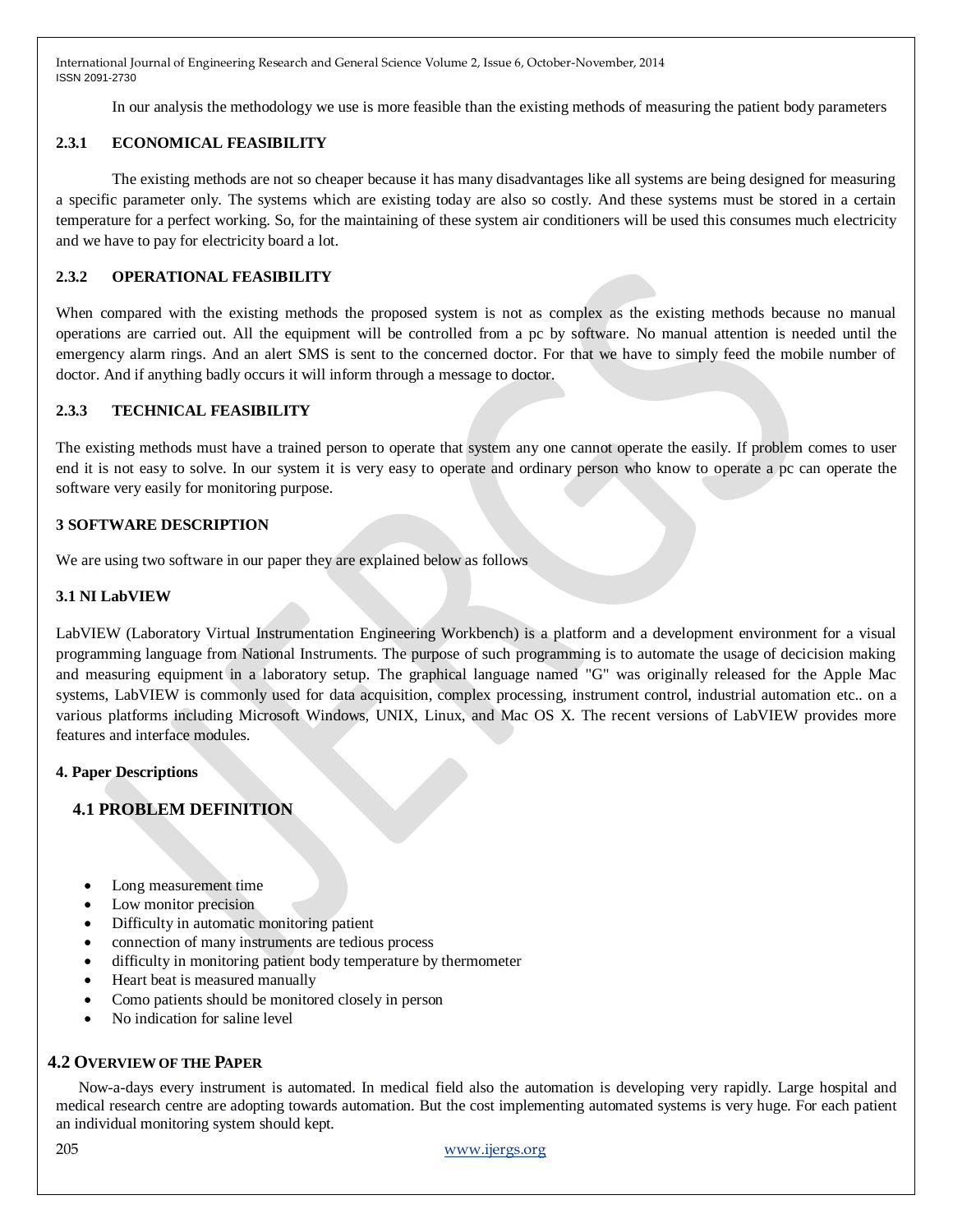This drastically increases the implementing cost and also the system occupied space. To overcome this problem this paper has been framed with methodologies which can be used for this monitoring system.

This paper presents a wireless patient body monitoring system in which Zig-bee is used for wireless communication. The subsystems are integrated with main monitoring server with a mesh network formed using Zig-bee communication. **4.3 MSP430F5438**

MSP430F4538 microcontroller comes under MSP430 family of ultralow-power microcontrollers which is a product of Texas Instruments. This device consists of several different sets of peripherals targeted for various applications. The architecture supports five modes. These are optimized to extended battery life in portable high precision monitoring and control applications. This microcontroller has a powerful 16-bit RISC CPU and constant generators that can produce maximum code efficiency.

The digitally controlled oscillator (DCO) allows the microcontroller wake-up from low-power modes to active high performance mode in milli-seconds. The MSP430F5438 microcontrollers are integrated with a high performance analog-to-digital (A/D) converter, universal serial communication interfaces (USCI), three 16-bit timers, real-time clock module with alarm capabilities, hardware multiplier, DMA and up to 87 I/O pins.

# **Applications includes analog and digital sensor systems,digital timers, digital motor control, thermostats, hand-held meters, remote controls, etc.**

### **4.4 GSM MODEM (900/1800 MHZ)**

GSM Modem can accept any GSM network operator SIM card and act just like a mobile phone with its own unique mobile number. The advantage of using this modem will be that you can use its RS232 port to communicate and develop embedded applications. Applications includes SMS Control, data transfer, remote control and logging can be developed easily.

This modem can either be connected to PC serial port directly or to any microcontroller through RS232. It can be used for sending and receiving SMS and calls. It can be used in GPRS mode to interface with internet and perform applications for data logging, decision making and control. In GPRS mode you can also connect to any remote FTP server and upload files for data logging.

This modem is a plug and play highly flexible quad band SIM900A GSM modem for direct and easy integration to RS232 applications.

### **4.4.1 Applications**

- SMS based Remote Control & Alerts
- Security Applications
- Sensor Monitoring
- GPRS Mode Remote Data Logging

### **4.4.2 Features**

- Status of Modem Indicated by LED
- Simple to Use & Low Cost
- On board switching type power supply regulator
- RS232 output

### **4.5 MicroC/OS II (µCOS II)**

μC/OS-II is a completely real-time, portable, preemptive, ROMable, scalable, multitasking kernel. μC/OS-II is written in ANSI C and contains a small portion of assembly language code to adapt it to different processor architectures. To date, μC/OS-II has been ported to different processor architectures.

μC/OS-II is based on μC/OS, The Real-Time Kernel that was first created. Millions of people around the world are using μC/OS and μC/OS-II in all kinds of applications, such as cameras, highway telephone call boxes, avionics, high-end audio equipment, medical instruments, musical instruments, network adapters, ATM machines, industrial robots, engine controls, and more. Numerous colleges and universities have also used  $\mu$ C/OS and  $\mu$ C/OS-II to teach students about real-time systems.

μC/OS-II is upward compatible with  $μC/OS$  v1.11 (the last released version of  $μC/OS$ ) but provides many improvements. If you currently having an application that runs with  $\mu$ C/OS, it should run virtually on  $\mu$ C/OS-II. All of the services (i.e., function calls) provided by μC/OS have been saved for back . You may, however, have to change include files and product build files to point to the new filenames.

#### **4.5.1 Features**

- Portable
- ROMable
- Scalable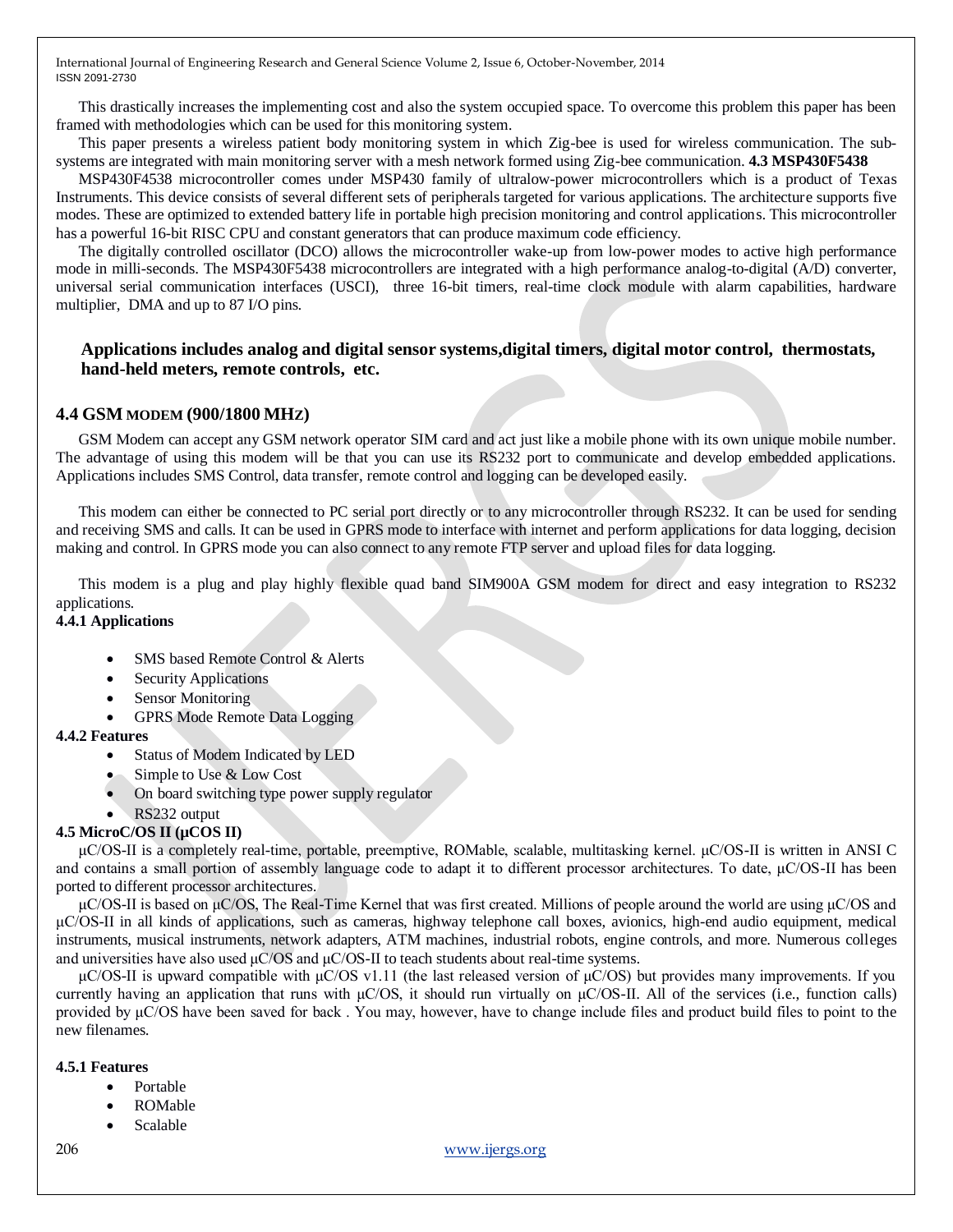- Preemptive
- Multitasking
- Deterministic Execution times
- Task Stacks
- Interrupt Management
- Robust and Reliable

# **4.4 PAPER SNAPS**

# **4.4.1 PATIENT SIDE CIRCUIT**



# **4.4.2 PC SIDE CIRCUIT**